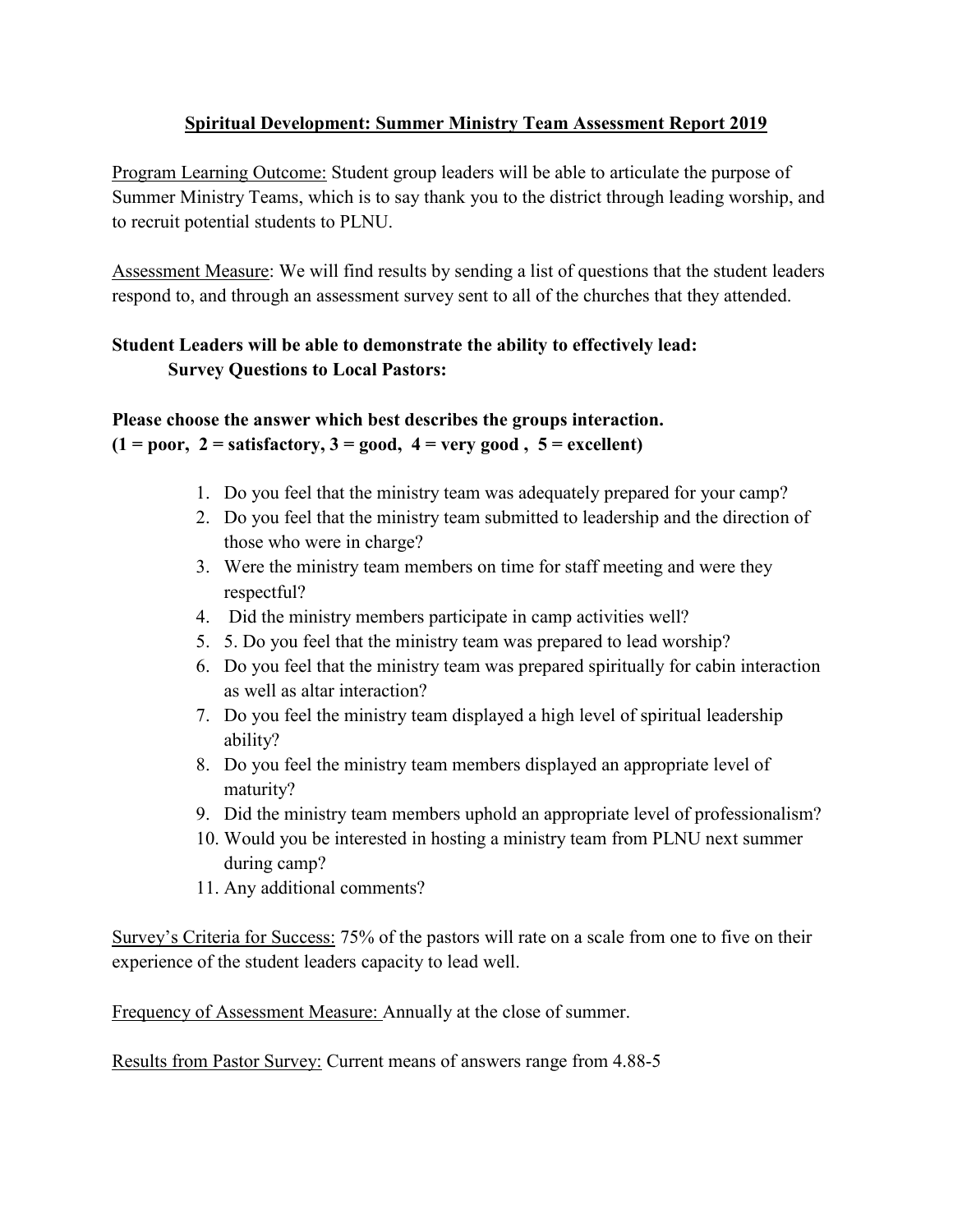#### **Assessment Survey sent to the student leaders:**

- 1. What two-fold objective does the SMT program help accomplish for PLNU?
- 2. Write brief *what* and *why* descriptions of each of the three relational roles we train to engage in during SMT. In each of these areas how and why do you feel you did well and/or struggled?
- 3. What insights have you gained from your SMT experience regarding what it means to be a healthy and effective part of a team?
- 4. Think about a couple of experiences from your Summer Ministry Team journey where you felt called upon to lead. What insight did you gain about yourself?
- 5. In what ways has your faith been shaped this summer? How did you see your faith informing/connecting with your work?
- 6. Describe an experience from your time in SMT journey that has broadened your intercultural awareness and your understanding of and appreciation of diversity.

Survey's Criteria for Success: This will be marked by the accuracy of their statements or stories relating to the training they had at the beginning of the summer, and by their understanding of the role of leadership. A supervisor will see how their answers match up with the goal of the team and decide if the responses are below basic, basic, proficient, advanced.

**The combination of the survey from the pastors as well as their own reflection of the summer will prove whether or not they fulfilled their role as a worship leader understanding the requirements on their participation in camp activities, preparedness, respect, and if their own spirituality has grown in this season of leadership.**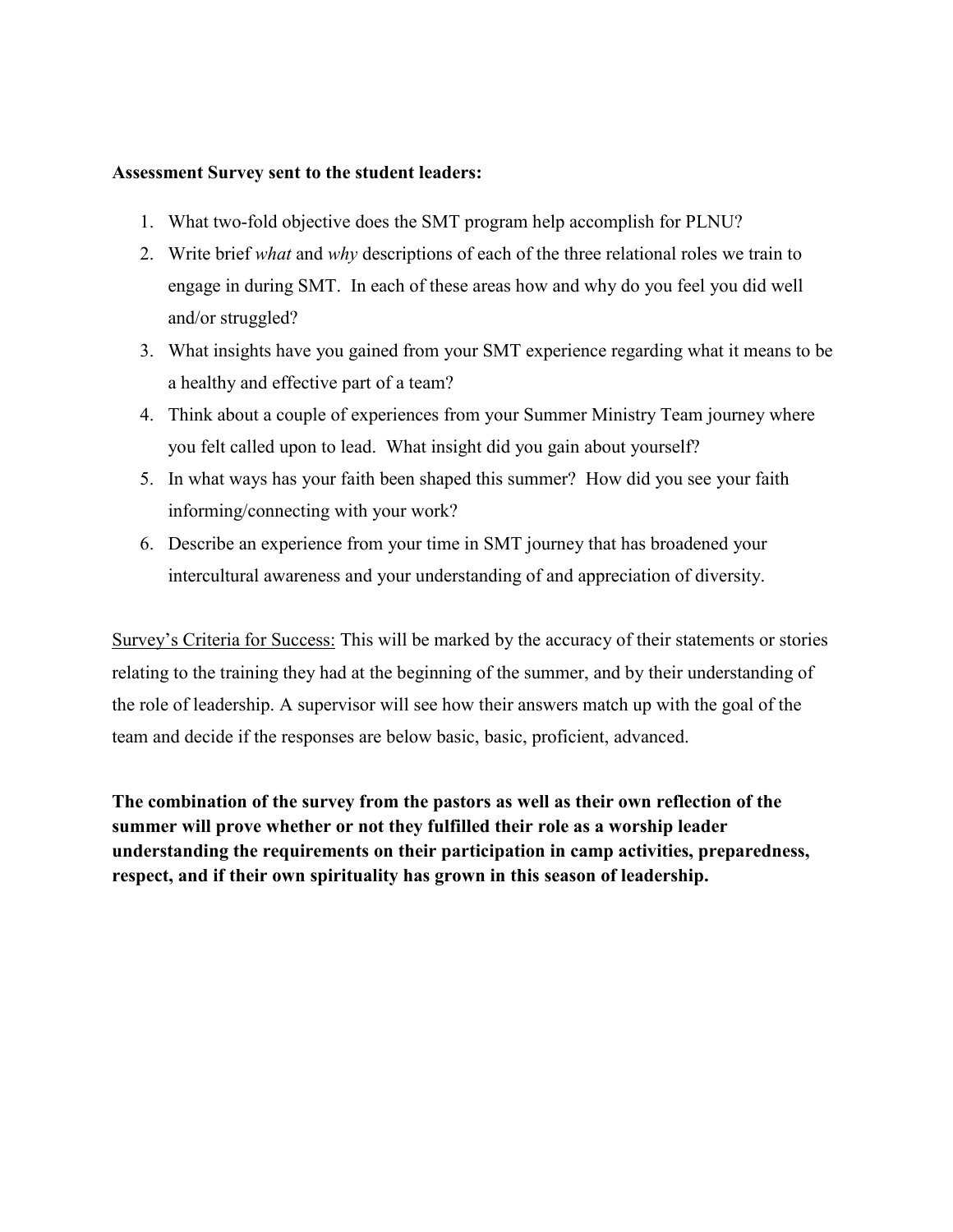## In August of 2019 Summer Ministry Leaders Were Asked:

- 1. What two-fold objective does the SMT program help accomplish for PLNU?
- 2. Write brief *what* and *why* descriptions of each of the three relational roles we train to engage in during SMT. In each of these areas how and why do you feel you did well and/or struggled?
- 3. What insights have you gained from your SMT experience regarding what it means to be a healthy and effective part of a team?
- 4. Think about a couple of experiences from your Summer Ministry Team journey where you felt called upon to lead. What insight did you gain about yourself?
- 5. In what ways has your faith been shaped this summer? How did you see your faith informing/connecting with your work?
- 6. Describe an experience from your time in SMT journey that has broadened your intercultural awareness and your understanding of and appreciation of diversity.

## **Assessment Process and Response Rate:**

We received 100% feedback from the SMT leaders in responding to these questions. We distributed the questions and had the leaders respond electronically through Google Docs.

**Results for Short-Term Team:**

| Question # | <b>Below Basic</b> | <b>Basic</b> | Proficient | <b>Advanced</b> |
|------------|--------------------|--------------|------------|-----------------|
|            |                    |              |            | 100%            |
| 2          |                    |              |            | 100%            |
| 3          |                    |              |            | 100%            |
| 4          |                    |              |            | 100%            |
| 5          |                    |              | 10%        | 90%             |
| 6          |                    |              | 100%       |                 |

**Results:** This group was reflective and had great thoughtful responses towards the topics. The findings show that students went above and beyond with talking about diversity as the other topics that they proved to answer well. Their responses showed that they learned from their experience as being a minority in Hawaii camp, but it was challenging. Although the students answered Question 6 proficiently, for the most part, they did not demonstrate an advanced level